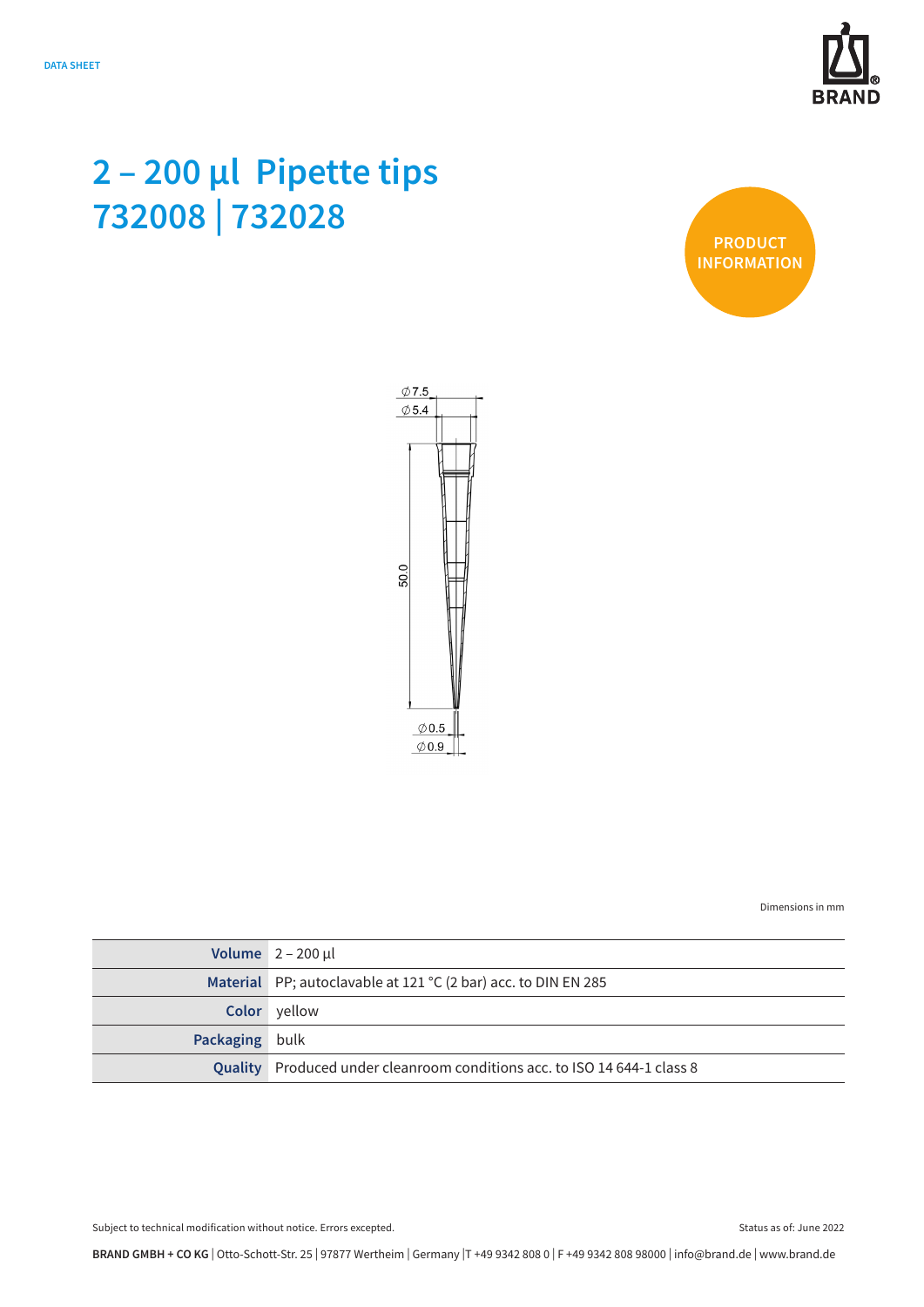

## **2 – 200 µl Pipette tips 732108 | 732208 | 732248**





Dimensions in mm

|           | Volume $2 - 200$ µl                                                         |
|-----------|-----------------------------------------------------------------------------|
|           | Material PP; autoclavable at 121 °C (2 bar) acc. to DIN EN 285              |
| Color     | transparent                                                                 |
| Packaging | racked                                                                      |
| Quality   | Cleanroom class 8 according to ISO 14 644-1, Free of DNA*, RNase and DNase, |

\* human and bacterial DNA, \*\* according to Limulus Amebocyte Lysate (LAL) test, detection limit 0.01 EU/ml

**BRAND GMBH + CO KG** | Otto-Schott-Str. 25 | 97877 Wertheim | Germany |T +49 9342 808 0 | F +49 9342 808 98000 | info@brand.de | www.brand.de